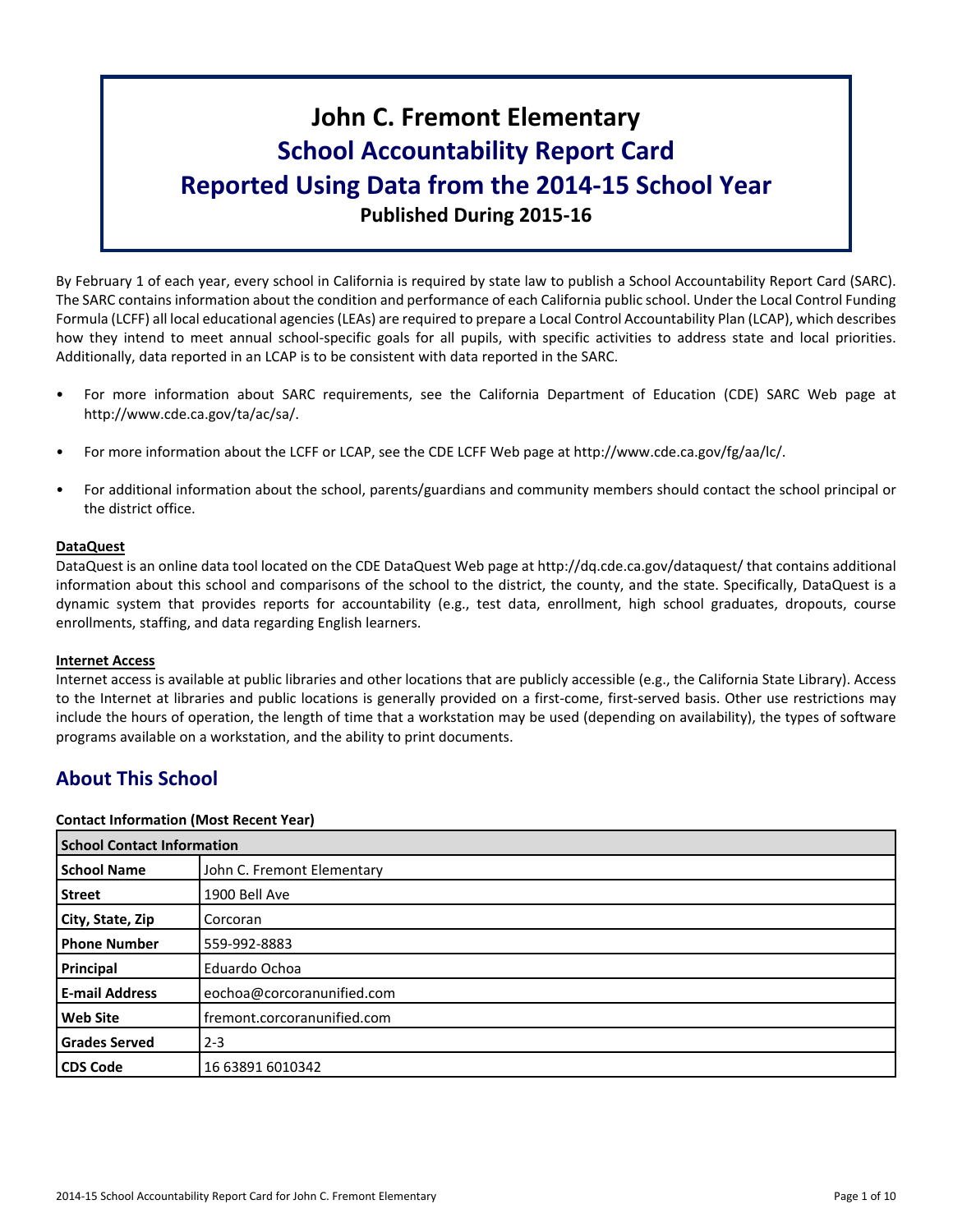| <b>District Contact Information</b> |                                        |  |  |  |
|-------------------------------------|----------------------------------------|--|--|--|
| <b>District Name</b>                | Corcoran Joint Unified School District |  |  |  |
| l Phone Number                      | 559-992-8888                           |  |  |  |
| Superintendent                      | Rich Merlo                             |  |  |  |
| <b>E-mail Address</b>               | merlo@corcoranunified.com              |  |  |  |
| l Web Site                          | http://www.corcoranunified.com         |  |  |  |

### **School Description and Mission Statement (Most Recent Year)**

John C. Fremont School resides in Corcoran, California. Corcoran is a small agricultural area in the Central San Joaquin Valley. John C. Fremont is one of three elementary schools in Corcoran and serves students in grades two and three. The school provides for the educational needs of the second and third grade students in the community, a Special Day Class for children with special needs for children in first through third grade. We also house a County Severely Handicapped Class on the campus. John C. Fremont is a Title I school with a student enrollment of approximately 600 students.

John C. Fremont Elementary is a place where all students are encouraged to strive for excellence academically, socially, and emotionally in a safe and supportive atmosphere. We set high expectations for our students because our entire school community shares the belief that all children can and will learn.

We are committed to the following goals:

- Students will learn to read at grade level or above while developing a love for reading.
- Students will learn to write fluently for a variety of purposes.
- Students will gain an understanding of mathematical concepts and the role that math plays in all areas of life.
- Technology will be used as a tool to enhance all areas of the curriculum.
- Staff will provide instruction and support to meet the needs of diverse learners in our school community
- Staff and students will create an environment that is orderly, safe, inviting and stimulating.

### **Student Enrollment by Grade Level (School Year 2014-15)**

| Grade<br>Level          | <b>Number of</b><br><b>Students</b> |
|-------------------------|-------------------------------------|
| Kindergarten            |                                     |
| Grade 1                 |                                     |
| <b>Grade 2</b>          | 290                                 |
| Grade 3                 | 259                                 |
| <b>Total Enrollment</b> | 551                                 |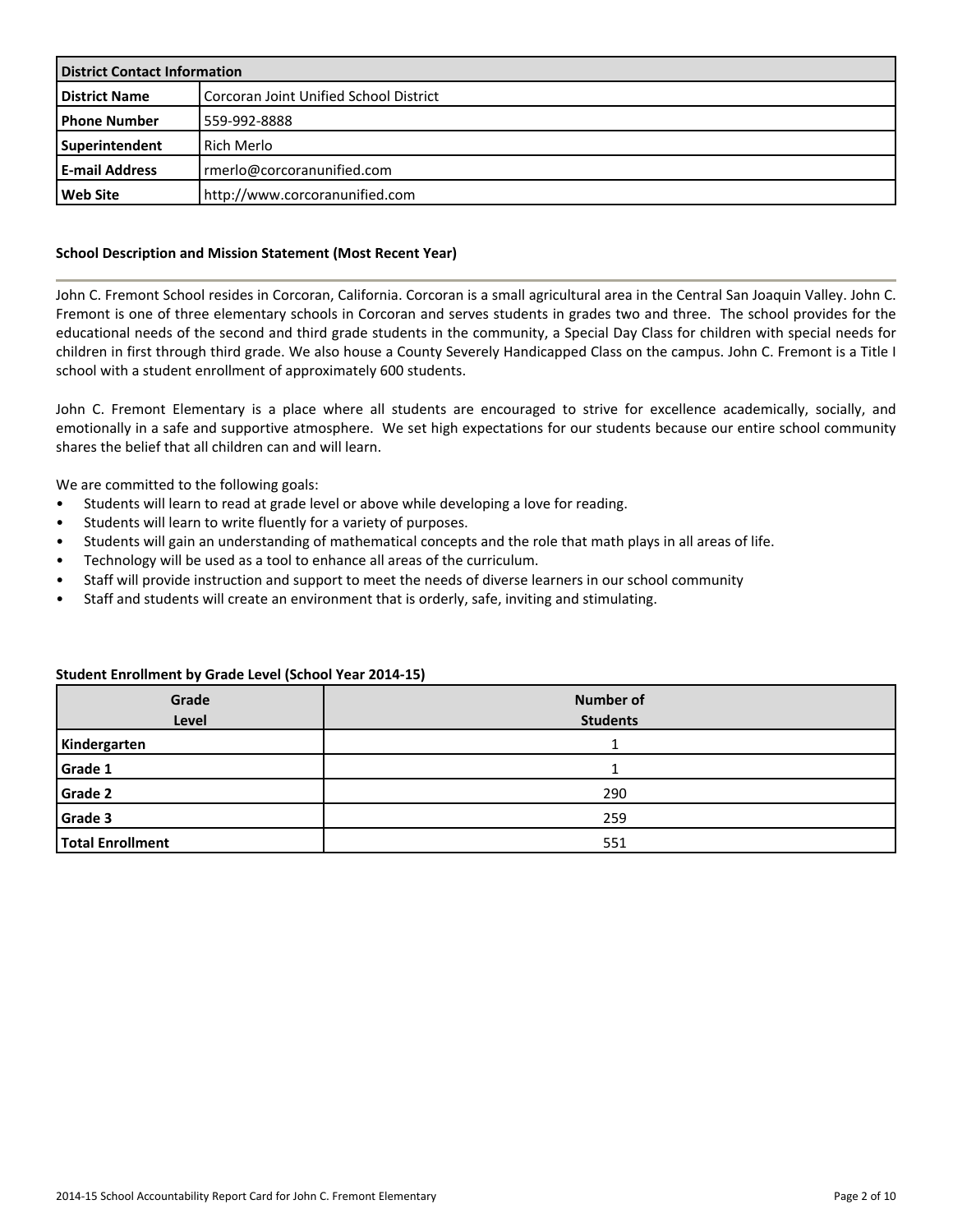### **Student Enrollment by Group (School Year 2014-15)**

| <b>Student</b><br>Group                | <b>Percent of</b><br><b>Total Enrollment</b> |
|----------------------------------------|----------------------------------------------|
| <b>Black or African American</b>       | 2.9                                          |
| American Indian or Alaska Native       | 0.2                                          |
| Asian                                  | 0.2                                          |
| <b>Filipino</b>                        | 0.2                                          |
| <b>Hispanic or Latino</b>              | 91.3                                         |
| White                                  | 4.7                                          |
| <b>Two or More Races</b>               | 0.2                                          |
| <b>Socioeconomically Disadvantaged</b> | 95.8                                         |
| <b>English Learners</b>                | 40.1                                         |
| <b>Students with Disabilities</b>      | 6.5                                          |
| <b>Foster Youth</b>                    | 1.1                                          |

# **A. Conditions of Learning**

# **State Priority: Basic**

The SARC provides the following information relevant to the Basic State Priority (Priority 1):

- Degree to which teachers are appropriately assigned and fully credentialed in the subject area and for the pupils they are teaching;
- Pupils have access to standards-aligned instructional materials; and
- School facilities are maintained in good repair.

### **Teacher Credentials**

|                                                                    |         | <b>District</b> |         |         |
|--------------------------------------------------------------------|---------|-----------------|---------|---------|
| <b>Teachers</b>                                                    | 2013-14 | 2014-15         | 2015-16 | 2015-16 |
| With Full Credential                                               | 23      | 24              | 27      | 146     |
| Without Full Credential                                            | 0       |                 |         | -20     |
| Teaching Outside Subject Area of Competence (with full credential) |         |                 |         |         |

#### **Teacher Misassignments and Vacant Teacher Positions**

| <b>Indicator</b>                               | 2013-14 | 2014-15 | 2015-16 |
|------------------------------------------------|---------|---------|---------|
| Misassignments of Teachers of English Learners |         |         |         |
| Total Teacher Misassignments *                 |         |         |         |
| l Vacant Teacher Positions                     |         |         |         |

Note: "Misassignments" refers to the number of positions filled by teachers who lack legal authorization to teach that grade level, subject area, student group, etc.

\* Total Teacher Misassignments includes the number of Misassignments of Teachers of English Learners.

# **Core Academic Classes Taught by Highly Qualified Teachers (School Year 2014-15)**

|                                         | <b>Percent of Classes In Core Academic Subjects</b> |                                                |  |  |  |  |
|-----------------------------------------|-----------------------------------------------------|------------------------------------------------|--|--|--|--|
| <b>Location of Classes</b>              | <b>Taught by Highly Qualified Teachers</b>          | <b>Not Taught by Highly Qualified Teachers</b> |  |  |  |  |
| <b>This School</b>                      | 100.0                                               | 0.0                                            |  |  |  |  |
| <b>All Schools in District</b>          | 100.0                                               | 0.0                                            |  |  |  |  |
| <b>High-Poverty Schools in District</b> | 100.0                                               | 0.0                                            |  |  |  |  |
| <b>Low-Poverty Schools in District</b>  | 0.0                                                 | 0.0                                            |  |  |  |  |

Note: High-poverty schools are defined as those schools with student eligibility of approximately 40 percent or more in the free and reduced price meals program. Low-poverty schools are those with student eligibility of approximately 39 percent or less in the free and reduced price meals program.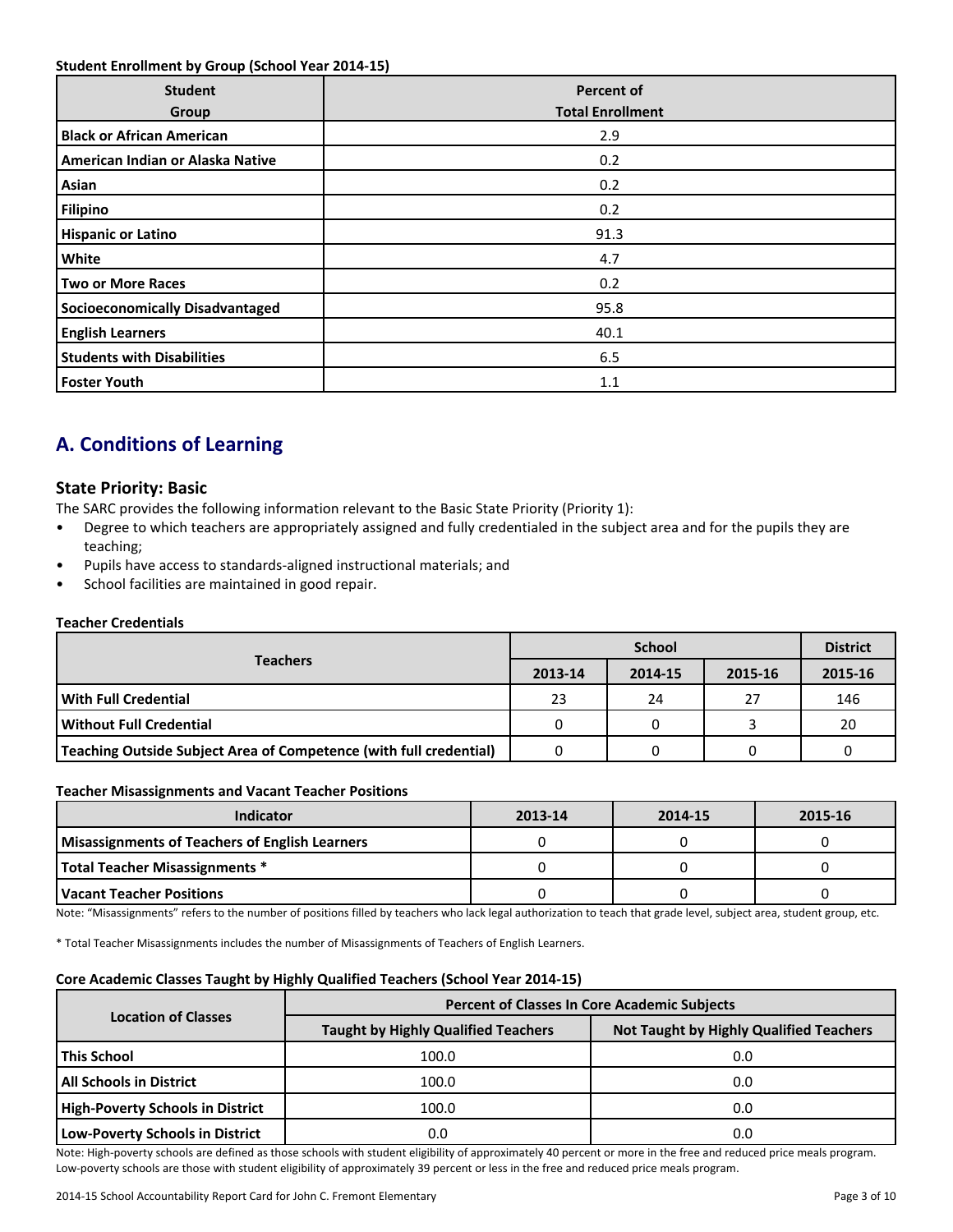# **Quality, Currency, Availability of Textbooks and Instructional Materials (School Year 2015-16)**

# **Year and month in which data were collected:** September 2015

These are the latest textbook adoptions prior to California changing over to the Common Core State Standards (CCSS). In the coming years, as California approves new content from publishers, the District will look through, evaluate and pilot new instructional materials in order to follow the process of adopting new curriculum. This will include the potential adoption of digital curriculum.

| <b>Core Curriculum Area</b>   | Textbooks and Instructional Materials/<br><b>Year of Adoption</b>                         | <b>From</b><br><b>Most Recent</b><br><b>Adoption?</b> | <b>Percent of Students</b><br><b>Lacking Own</b><br><b>Assigned Copy</b> |  |
|-------------------------------|-------------------------------------------------------------------------------------------|-------------------------------------------------------|--------------------------------------------------------------------------|--|
| <b>Reading/Language Arts</b>  | Houghton Mifflin Company, Houghton Mifflin<br>California Reading: Medallion Edition, 2003 | Yes                                                   | 0                                                                        |  |
| <b>Mathematics</b>            | Houghton Mifflin Harcourt, Go Math!, 2012                                                 | Yes                                                   | 0                                                                        |  |
| <b>Science</b>                | Pearson Scott Forseman, Scott Forseman California<br>Science, 2008                        | Yes                                                   | 0                                                                        |  |
| <b>History-Social Science</b> | Houghton Mifflin Company, Houghton Mifflin Social<br>Science, 2007                        | Yes                                                   | 0                                                                        |  |

# **School Facility Conditions and Planned Improvements (Most Recent Year)**

Corcoran Unified School District receives funds from the Williams Settlement, therefore, district personnel are required to conduct an extensive facilities inspection. The condition of the facilities and grounds are important. In preparation for this report, the Director of Maintenance, Operations and Transportation and the Chief Business Official provided the necessary information. The chart below shows the general condition of the site. Good repair is defined as maintaining schools that are clean, safe and functional.

# **School Facility Good Repair Status (Most Recent Year)**

| <b>School Facility Good Repair Status (Most Recent Year)</b><br>Year and month in which data were collected: November 2015 |      |                      |      |                                                                                                                           |  |  |
|----------------------------------------------------------------------------------------------------------------------------|------|----------------------|------|---------------------------------------------------------------------------------------------------------------------------|--|--|
|                                                                                                                            |      | <b>Repair Status</b> |      | <b>Repair Needed and</b>                                                                                                  |  |  |
| <b>System Inspected</b>                                                                                                    | Good | Fair                 | Poor | <b>Action Taken or Planned</b>                                                                                            |  |  |
| Systems: Gas Leaks, Mechanical/HVAC,<br>Sewer                                                                              | x    |                      |      | All systems working properly.                                                                                             |  |  |
| <b>Interior: Interior Surfaces</b>                                                                                         | x    |                      |      | All interior surfaces are in good condition.                                                                              |  |  |
| Cleanliness: Overall Cleanliness, Pest/<br>Vermin Infestation                                                              | x    |                      |      | Fremont custodial staff follows a daily schedule to<br>make sure classrooms are clean and ready for the<br>following day. |  |  |
| <b>Electrical: Electrical</b>                                                                                              | x    |                      |      | All systems working properly.                                                                                             |  |  |
| Restrooms/Fountains: Restrooms, Sinks/<br><b>Fountains</b>                                                                 | x    |                      |      | All systems working properly.                                                                                             |  |  |
| Safety: Fire Safety, Hazardous Materials                                                                                   | x    |                      |      | Facilities are in good working order and conditions<br>are safe.                                                          |  |  |
| <b>Structural: Structural Damage, Roofs</b>                                                                                | x    |                      |      | All structures are in good condition.                                                                                     |  |  |
| External: Playground/School Grounds,<br>Windows/Doors/Gates/Fences                                                         | X    |                      |      | All systems working properly and in good<br>condition.                                                                    |  |  |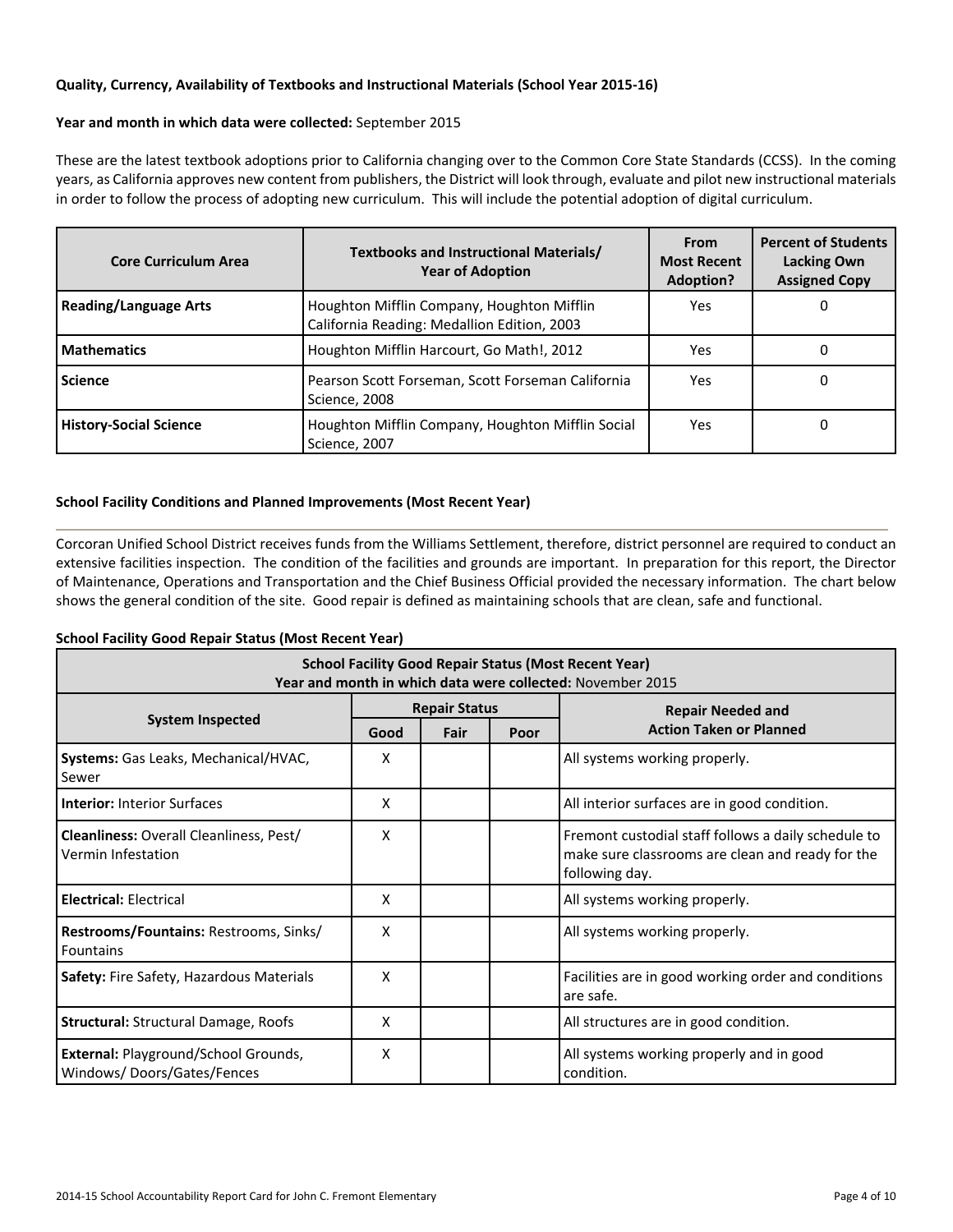**Overall Facility Rating (Most Recent Year)**

| Year and month in which data were collected: November 2015 |           |      |      |      |  |  |
|------------------------------------------------------------|-----------|------|------|------|--|--|
|                                                            | Exemplary | Good | Fair | Poor |  |  |
| <b>Overall Rating</b>                                      |           |      |      |      |  |  |

# **B. Pupil Outcomes**

# **State Priority: Pupil Achievement**

The SARC provides the following information relevant to the State priority: Pupil Achievement (Priority 4):

- Statewide assessments (i.e., California Assessment of Student Performance and Progress [CAASPP], Science California Standards Tests); and
- The percentage of pupils who have successfully completed courses that satisfy the requirements for entrance to the University of California and the California State University, or career technical education sequences or programs of study

### **California Assessment of Student Performance and Progress Results for All Students (School Year 2014-15)**

| <b>Subject</b>                        | Percent of Students Meeting or Exceeding the State Standards<br>$\left(\frac{\text{grades}}{3-8}\right)$ and 11) |                 |              |  |  |
|---------------------------------------|------------------------------------------------------------------------------------------------------------------|-----------------|--------------|--|--|
|                                       | <b>School</b>                                                                                                    | <b>District</b> | <b>State</b> |  |  |
| <b>English Language Arts/Literacy</b> | 20                                                                                                               | 21              | 44           |  |  |
| <b>Mathematics</b>                    | 17                                                                                                               | 11              |              |  |  |

Note: Percentages are not calculated when the number of students tested is ten or less, either because the number of students in this category is too small for statistical accuracy or to protect student privacy.

# **CAASPP Assessment Results - English Language Arts (ELA) Disaggregated by Student Groups, Grades Three through Eight and Eleven (School Year 2014-15)**

|                                                                |       | <b>Number of Students</b> |               | <b>Percent of Students</b> |                                   |                                      |                               |                                    |
|----------------------------------------------------------------|-------|---------------------------|---------------|----------------------------|-----------------------------------|--------------------------------------|-------------------------------|------------------------------------|
| <b>Student Group</b>                                           | Grade | <b>Enrolled</b>           | <b>Tested</b> | <b>Tested</b>              | <b>Standard</b><br><b>Not Met</b> | <b>Standard</b><br><b>Nearly Met</b> | <b>Standard</b><br><b>Met</b> | <b>Standard</b><br><b>Exceeded</b> |
| <b>All Students</b>                                            | 3     | 261                       | 257           | 98.5                       | 52                                | 28                                   | 15                            | 5                                  |
| <b>Male</b>                                                    | 3     |                           | 121           | 46.4                       | 56                                | 26                                   | 12                            | 5                                  |
| Female                                                         | 3     |                           | 136           | 52.1                       | 48                                | 30                                   | 18                            | 4                                  |
| <b>Black or African American</b>                               | 3     |                           | 7             | 2.7                        | $\overline{\phantom{m}}$          | --                                   | $\overline{\phantom{a}}$      | $-$                                |
| Asian                                                          | 3     |                           | $\mathbf{1}$  | 0.4                        | $-$                               | $-$                                  | $\overline{\phantom{a}}$      | $-$                                |
| <b>Hispanic or Latino</b>                                      | 3     |                           | 240           | 92.0                       | 52                                | 29                                   | 15                            | 4                                  |
| White                                                          | 3     |                           | 8             | 3.1                        | $\qquad \qquad -$                 | --                                   | $\qquad \qquad -$             | --                                 |
| <b>Two or More Races</b>                                       | 3     |                           | $\mathbf{1}$  | 0.4                        | $-$                               | --                                   | $-$                           | $-$                                |
| <b>Socioeconomically Disadvantaged</b>                         | 3     |                           | 247           | 94.6                       | 53                                | 28                                   | 14                            | 4                                  |
| <b>English Learners</b>                                        | 3     |                           | 87            | 33.3                       | 69                                | 24                                   | 5                             | 2                                  |
| <b>Students with Disabilities</b>                              | 3     |                           | 22            | 8.4                        | 86                                | 9                                    | 5                             | 0                                  |
| <b>Students Receiving Migrant</b><br><b>Education Services</b> | 3     |                           | $\mathbf{1}$  | 0.4                        | --                                |                                      |                               |                                    |
| <b>Foster Youth</b>                                            | 3     |                           |               |                            | --                                |                                      |                               | $-$                                |

Double dashes (--) appear in the table when the number of students is ten or less, either because the number of students in this category is too small for statistical accuracy or to protect student privacy.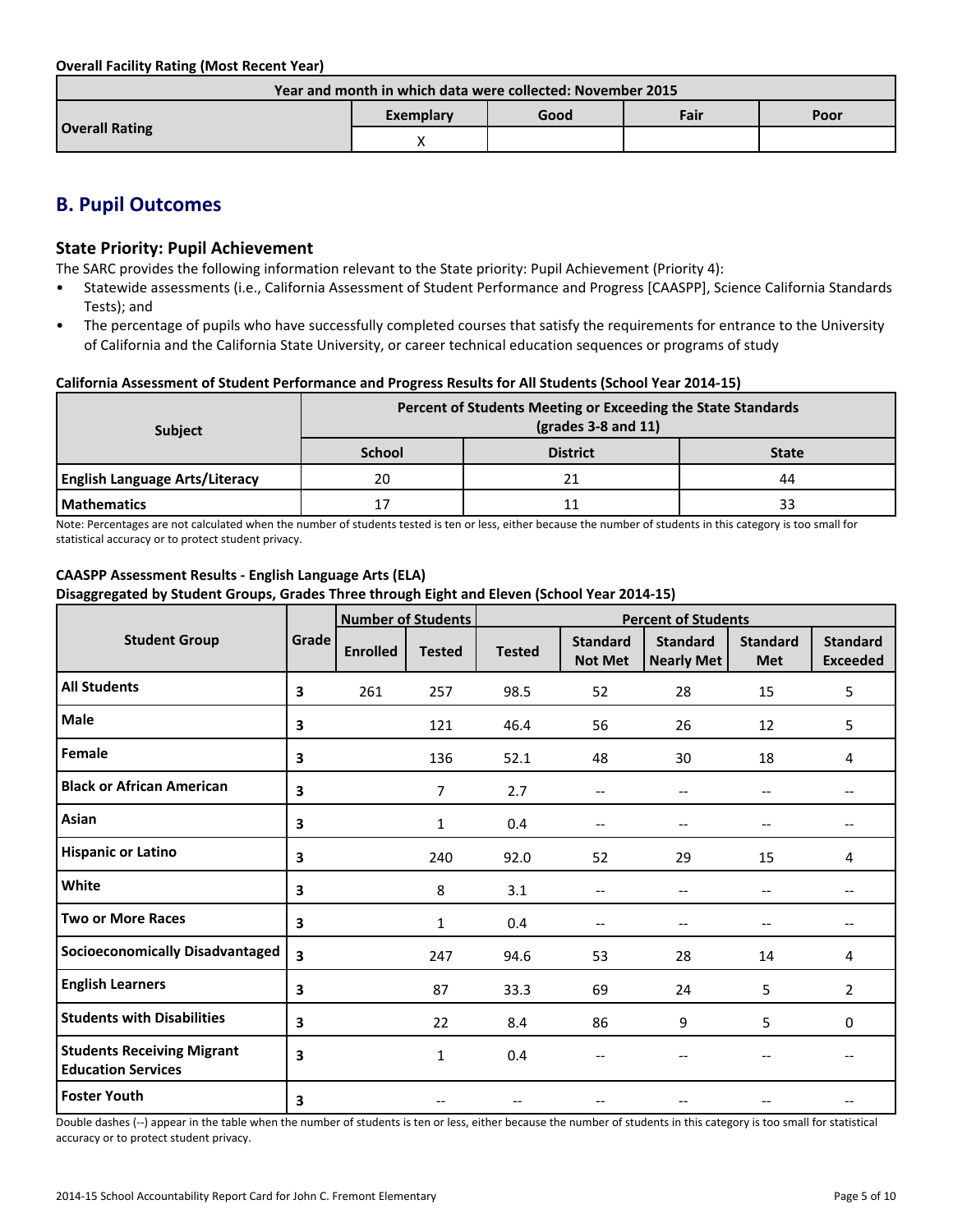Note: The number of students tested includes students that did not receive a score; however, the number of students tested is not the number that was used to calculate the achievement level percentages. The achievement level percentages are calculated using students with scores.

# **CAASPP Assessment Results - Mathematics Disaggregated by Student Groups, Grades Three through Eight and Eleven (School Year 2014-15)**

|                                                                |       |                 | <b>Number of Students</b> | <b>Percent of Students</b> |                                   |                                      |                               |                                    |
|----------------------------------------------------------------|-------|-----------------|---------------------------|----------------------------|-----------------------------------|--------------------------------------|-------------------------------|------------------------------------|
| <b>Student Group</b>                                           | Grade | <b>Enrolled</b> | <b>Tested</b>             | <b>Tested</b>              | <b>Standard</b><br><b>Not Met</b> | <b>Standard</b><br><b>Nearly Met</b> | <b>Standard</b><br><b>Met</b> | <b>Standard</b><br><b>Exceeded</b> |
| <b>All Students</b>                                            | 3     | 261             | 257                       | 98.5                       | 58                                | 25                                   | 13                            | 4                                  |
| <b>Male</b>                                                    | 3     |                 | 121                       | 46.4                       | 56                                | 21                                   | 17                            | $\overline{7}$                     |
| Female                                                         | 3     |                 | 136                       | 52.1                       | 60                                | 29                                   | 10                            | $\mathbf{1}$                       |
| <b>Black or African American</b>                               | 3     |                 | $\overline{7}$            | 2.7                        | --                                |                                      |                               |                                    |
| Asian                                                          | 3     |                 | $\mathbf{1}$              | 0.4                        | --                                |                                      | --                            | $- -$                              |
| <b>Hispanic or Latino</b>                                      | 3     |                 | 240                       | 92.0                       | 59                                | 25                                   | 13                            | 3                                  |
| White                                                          | 3     |                 | 8                         | 3.1                        | --                                |                                      | --                            | $- -$                              |
| <b>Two or More Races</b>                                       | 3     |                 | $\mathbf{1}$              | 0.4                        | $-$                               |                                      | $-$                           | $-$                                |
| <b>Socioeconomically Disadvantaged</b>                         | 3     |                 | 247                       | 94.6                       | 60                                | 25                                   | 13                            | 3                                  |
| <b>English Learners</b>                                        | 3     |                 | 87                        | 33.3                       | 64                                | 26                                   | 6                             | 3                                  |
| <b>Students with Disabilities</b>                              | 3     |                 | 22                        | 8.4                        | 86                                | 9                                    | 5                             | $\mathbf 0$                        |
| <b>Students Receiving Migrant</b><br><b>Education Services</b> | 3     |                 | $\mathbf{1}$              | 0.4                        |                                   |                                      |                               |                                    |
| <b>Foster Youth</b>                                            | 3     |                 |                           |                            |                                   |                                      |                               |                                    |

Double dashes (--) appear in the table when the number of students is ten or less, either because the number of students in this category is too small for statistical accuracy or to protect student privacy.

Note: The number of students tested includes students that did not receive a score; however, the number of students tested is not the number that was used to calculate the achievement level percentages. The achievement level percentages are calculated using students with scores.

#### **California Standards Tests for All Students in Science (Three-Year Comparison)**

|                               |               |         |         |                 | Percent of Students Scoring at Proficient or Advanced<br>(meeting or exceeding the state standards) |         |              |         |         |
|-------------------------------|---------------|---------|---------|-----------------|-----------------------------------------------------------------------------------------------------|---------|--------------|---------|---------|
| <b>Subject</b>                | <b>School</b> |         |         | <b>District</b> |                                                                                                     |         | <b>State</b> |         |         |
|                               | 2012-13       | 2013-14 | 2014-15 | 2012-13         | 2013-14                                                                                             | 2014-15 | 2012-13      | 2013-14 | 2014-15 |
| Science (grades 5, 8, and 10) |               |         |         | 36              | 32                                                                                                  |         | 59           | 60      |         |

Note: Scores are not shown when the number of students tested is ten or less, either because the number of students in this category is too small for statistical accuracy or to protect student privacy.

#### **California Standards Tests Results by Student Group in Science (School Year 2014-15)**

| Student       | Percent of Students Scoring at |
|---------------|--------------------------------|
| Group         | <b>Proficient or Advanced</b>  |
| $\sim$ $\sim$ | .                              |

Note: Scores are not shown when the number of students tested is ten or less, either because the number of students in this category is too small for statistical accuracy or to protect student privacy.

#### **California Physical Fitness Test Results (School Year 2014-15)**

| Grade | <b>Percent of Students Meeting Fitness Standards</b> |                              |                             |  |  |  |  |
|-------|------------------------------------------------------|------------------------------|-----------------------------|--|--|--|--|
| Level | <b>Four of Six Standards</b>                         | <b>Five of Six Standards</b> | <b>Six of Six Standards</b> |  |  |  |  |

Note: Percentages are not calculated when the number of students tested is ten or less, either because the number of students in this category is too small for statistical accuracy or to protect student privacy.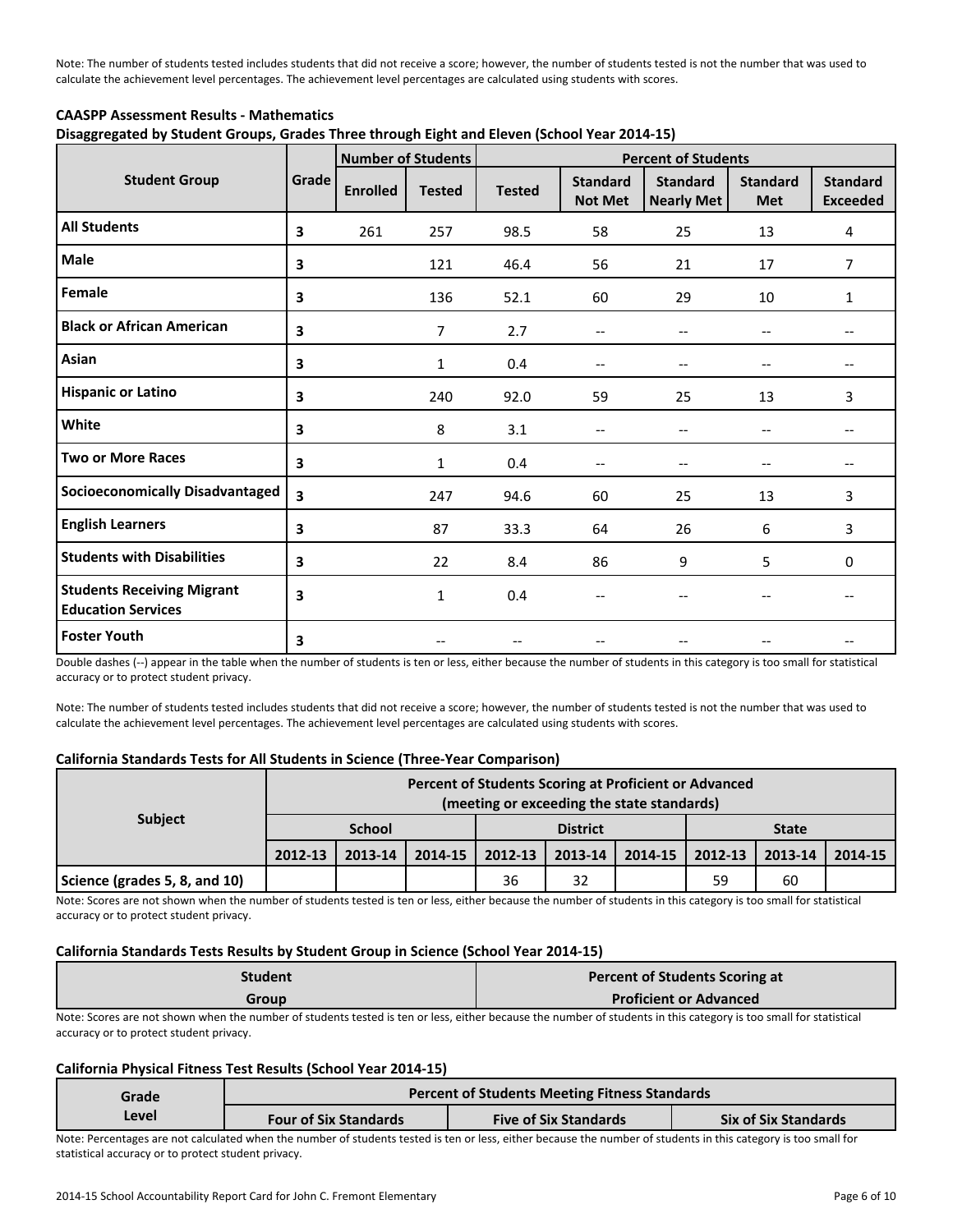# **C. Engagement**

# **State Priority: Parental Involvement**

The SARC provides the following information relevant to the Parental Involvement State Priority (Priority 3):

• Efforts the school district makes to seek parent input in making decisions for the school district and each schoolsite.

### **Opportunities for Parental Involvement (Most Recent Year)**

General parental support and community support are critical factors that influence the success of any school. We are proud of the partnership we have formed with our parents and will continue to serve the needs of our community by providing every child a comprehensive and challenging educational program. The School Site Council (SSC) meets the last Thursday of every month at 3:00pm and the English Language Advisory Committee (ELAC) meets the first Thursday of every month at 9:00am. Both parent committees welcome all parents. These meetings cover a variety of topics including instructional goals, instructional materials, Common Core State Standards (CCSS) shifts, educational technology and the planning, implementation and evaluation of federal programs including Title I and Title III. In addition, the District holds a monthly English Learner Advisory Committee (DELAC); each school site has one representative on the committee to bring forth any concerns of each school.

Before the beginning of each school year the school hosts a Back-to-School night. Parent conferences are held at the end of the first and second trimesters to discuss their student's academic progress. The School also holds various open houses, concerts, Literacy Nights and other various school wide events where parents are encouraged to attend. The school encourages all parents to become involved and attend all parent meetings and school events. John C. Fremont also facilitates parenting classes using the Parenting Partners curriculum and workshop materials. Parents who complete the workshop series are then able to facilitate the parenting workshops themselves in order to help support other parents at the school.

Parents and community members are invited to volunteer at the school in a variety of ways. Various community service clubs assist with the school's literacy and behavior goals. Corcoran Rotary Club has members read to students in the classroom on a monthly basis, Kiwanis Club of Corcoran sponsors a Literacy Night every winter and also recognizes students from every classroom on a monthly basis for their exceptional behavior and adherence to the school's PBIS expectations. Parents are encouraged to help out in the classroom and support their child'steacher, work in the school's PBIS store, volunteer in the Book Fair and Book Exchanges, chaperone field trips and help out with school activities throughout the year.

Parental input is important to the continued success of Fremont Elementary. For information on parent involvement opportunities, please contact the school at 559- 992-8883.

# **State Priority: School Climate**

The SARC provides the following information relevant to the School Climate State Priority (Priority 6):

- Pupil suspension rates;
- Pupil expulsion rates; and
- Other local measures on the sense of safety.

#### **Suspensions and Expulsions**

|                    | <b>School</b> |         |         | <b>District</b> |         |         | <b>State</b> |         |         |
|--------------------|---------------|---------|---------|-----------------|---------|---------|--------------|---------|---------|
| Rate               | 2012-13       | 2013-14 | 2014-15 | 2012-13         | 2013-14 | 2014-15 | 2012-13      | 2013-14 | 2014-15 |
| <b>Suspensions</b> | 5.12          | 3.21    | 2.91    | 9.97            | 7.96    | 7.49    | 5.07         | 4.36    | 3.80    |
| <b>Expulsions</b>  | 0.00          | 0.00    | 0.00    | 0.20            | 0.11    | 0.69    | 0.13         | 0.10    | 0.09    |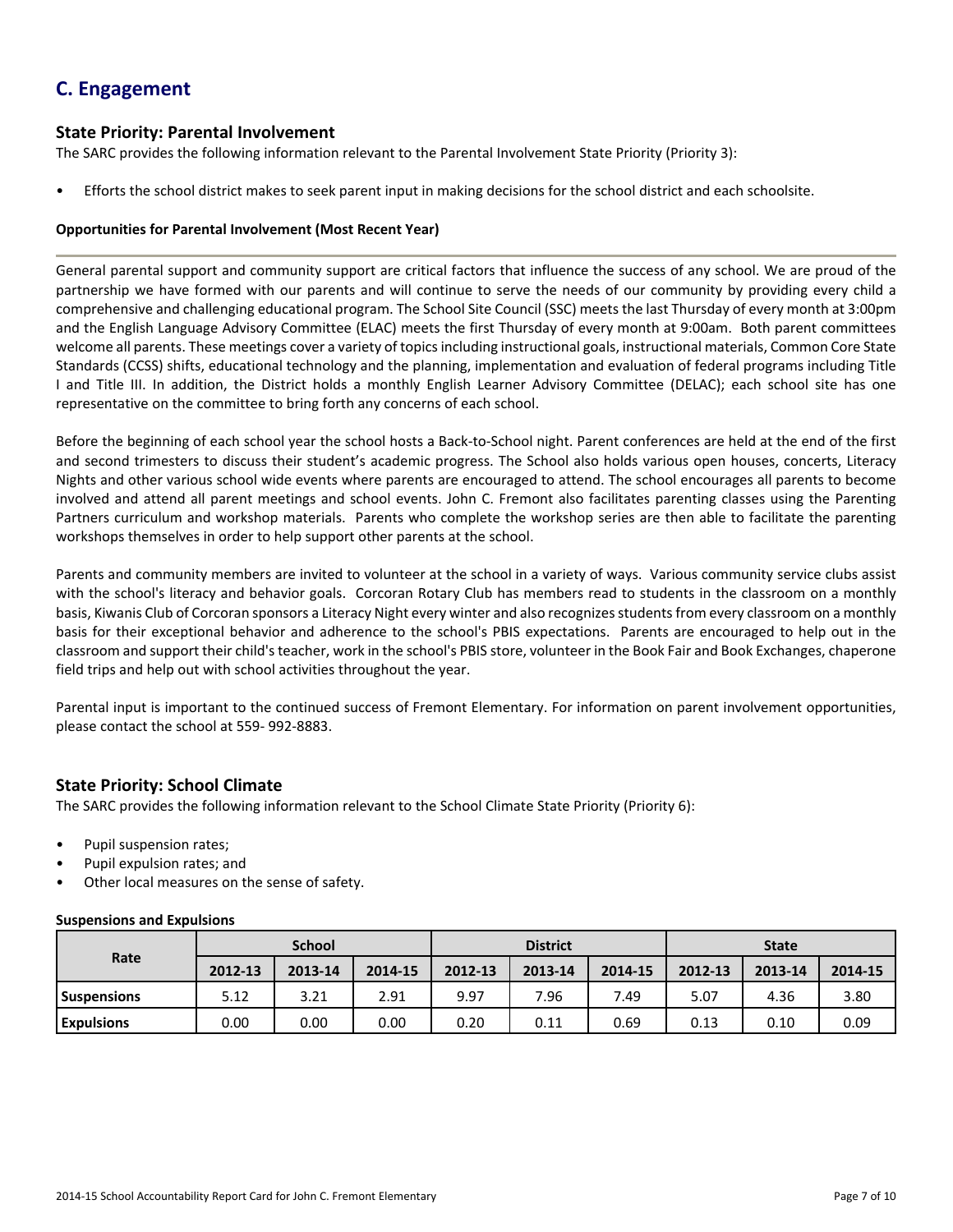#### **School Safety Plan (Most Recent Year)**

Fremont Elementary has a School Safety Plan, which includes a School Crisis Intervention Plan. Both plans are reviewed and updated annually by staff and parents. The School Safety Plan is available for parent review in the school office. Local law enforcement agencies have worked closely with school and District personnel to develop effective responses in the event of emergencies. Fire, earthquake, and lockdown drills are held periodically to provide practice for students and staff. Additionally, campus safety is promoted by the use of campus supervisors, before school, after school and during the lunch periods. In compliance with CUSD policy, all campus visitors are required to check in at the office and obtain a visitor's badge, which must be worn at all times. In addition, all parent volunteers mustsubmit a volunteer form and be cleared through the Megan's Law Web site prior to volunteering in the classroom or chaperoning field trips.

# **D. Other SARC Information**

The information in this section is required to be in the SARC but is not included in the state priorities for LCFF.

|  |  |  |  |  | Adequate Yearly Progress Overall and by Criteria (School Year 2014-15) |
|--|--|--|--|--|------------------------------------------------------------------------|
|--|--|--|--|--|------------------------------------------------------------------------|

| <b>AYP Criteria</b>                           | <b>School</b> | <b>District</b> | <b>State</b> |
|-----------------------------------------------|---------------|-----------------|--------------|
| <b>Made AYP Overall</b>                       | Yes           | No              | Yes          |
| Met Participation Rate: English-Language Arts | Yes           | Yes             | Yes          |
| Met Participation Rate: Mathematics           | Yes           | Yes             | Yes          |
| Met Percent Proficient: English-Language Arts | N/A           | N/A             | N/A          |
| <b>Met Percent Proficient: Mathematics</b>    | N/A           | N/A             | N/A          |
| <b>Met Attendance Rate</b>                    | Yes           | No              | Yes          |
| <b>Met Graduation Rate</b>                    | N/A           | No              | Yes          |

### **Federal Intervention Program (School Year 2015-16)**

| Indicator                                           | <b>School</b> | <b>District</b> |
|-----------------------------------------------------|---------------|-----------------|
| <b>Program Improvement Status</b>                   | In PI         | In PI           |
| First Year of Program Improvement                   | 2011-2012     | 2012-2013       |
| Year in Program Improvement*                        | Year 3        | Year 3          |
| Number of Schools Currently in Program Improvement  | N/A           |                 |
| Percent of Schools Currently in Program Improvement | N/A           | 71.4            |

Note: Cells with N/A values do not require data.

#### **Average Class Size and Class Size Distribution (Elementary)**

|       |                             |          | 2012-13                  |       | 2013-14                     |          |                          | 2014-15 |                             |          |                          |       |
|-------|-----------------------------|----------|--------------------------|-------|-----------------------------|----------|--------------------------|---------|-----------------------------|----------|--------------------------|-------|
| Grade | Avg.                        |          | <b>Number of Classes</b> |       | Avg.                        |          | <b>Number of Classes</b> |         | Avg.                        |          | <b>Number of Classes</b> |       |
| Level | <b>Class</b><br><b>Size</b> | $1 - 20$ | $21 - 32$                | $33+$ | <b>Class</b><br><b>Size</b> | $1 - 20$ | $21 - 32$                | $33+$   | <b>Class</b><br><b>Size</b> | $1 - 20$ | $21 - 32$                | $33+$ |
|       | 27                          |          | 10                       |       | 26                          |          | 11                       |         | 26                          |          | 11                       |       |
| 3     | 29                          |          | 9                        |       | 25                          |          | 10                       |         | 23                          |          | 11                       |       |
| Other | 10                          |          |                          |       |                             |          |                          |         | 11                          |          |                          |       |

Note: Number of classes indicates how many classes fall into each size category (a range of total students per class).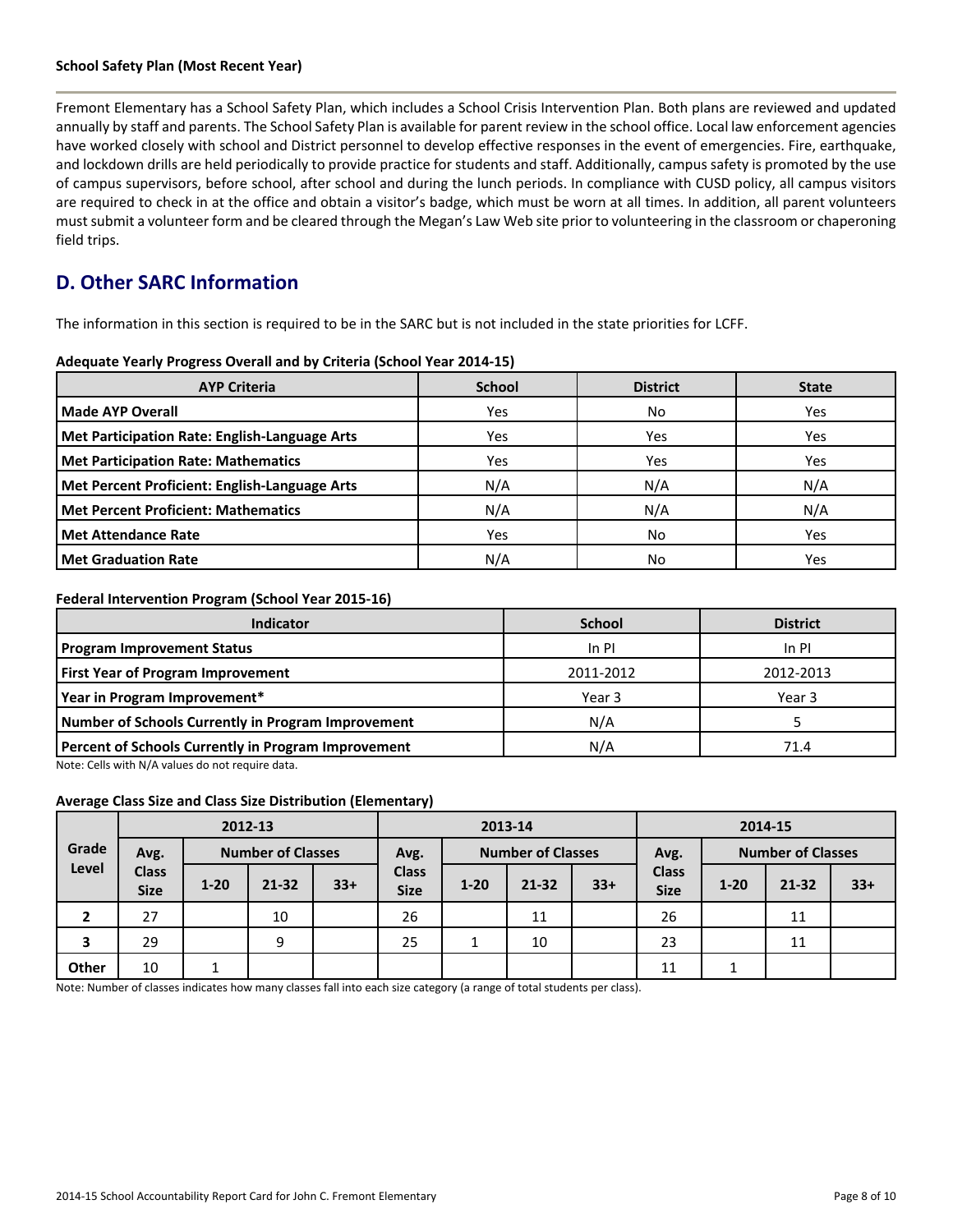### **Academic Counselors and Other Support Staff (School Year 2014-15)**

| <b>Title</b>                                               | <b>Number of FTE</b><br><b>Assigned to School</b> | <b>Average Number of Students per</b><br><b>Academic Counselor</b> |
|------------------------------------------------------------|---------------------------------------------------|--------------------------------------------------------------------|
| <b>Academic Counselor</b>                                  | 0                                                 | 0                                                                  |
| <b>Counselor (Social/Behavioral or Career Development)</b> | 0.3                                               | N/A                                                                |
| Library Media Teacher (Librarian)                          |                                                   | N/A                                                                |
| Library Media Services Staff (Paraprofessional)            | 0                                                 | N/A                                                                |
| Psychologist                                               | .14                                               | N/A                                                                |
| <b>Social Worker</b>                                       | 0                                                 | N/A                                                                |
| <b>Nurse</b>                                               |                                                   | N/A                                                                |
| <b>Speech/Language/Hearing Specialist</b>                  | 0                                                 | N/A                                                                |
| <b>Resource Specialist</b>                                 |                                                   | N/A                                                                |
| Other                                                      | 3                                                 | N/A                                                                |

Note: Cells with N/A values do not require data. One Full Time Equivalent (FTE) equals one staff member working full time; one FTE could also represent two staff members who each work 50 percent of full time.

### **Expenditures per Pupil and School Site Teacher Salaries (Fiscal Year 2013-14)**

|                                              | <b>Expenditures Per Pupil</b> | Average                            |                               |                                 |
|----------------------------------------------|-------------------------------|------------------------------------|-------------------------------|---------------------------------|
| Level                                        | <b>Total</b>                  | Supplemental/<br><b>Restricted</b> | Basic/<br><b>Unrestricted</b> | <b>Teacher</b><br><b>Salary</b> |
| <b>School Site</b>                           | 4586                          | 1495                               | 3091                          | 64270                           |
| <b>District</b>                              | N/A                           | N/A                                | 3454                          | \$64,174                        |
| Percent Difference: School Site and District | N/A                           | N/A                                | $-10.5$                       | $-23.6$                         |
| <b>State</b>                                 | N/A                           | N/A                                | \$5,348                       | \$65,267                        |
| Percent Difference: School Site and State    | N/A                           | N/A                                | $-42.2$                       | $-11.9$                         |

Note: Cells with N/A values do not require data.

# **Types of Services Funded (Fiscal Year 2014-15)**

John C. Fremont Elementary provides reading intervention for students throughout the day. All students are placed in a general ed classroom or special day classroom. Students who are identified for reading intervention using the Basic Reading Inventory (BRI) and STAR reading tests visit the reading intervention teacher or reading intervention paraprofessionals to receive additional small-group instruction that includes: phonics, decoding, blending and comprehension. This reading support outside of the regular classroom is provided daily. Students who are identified for additional math support using the latest grade-level assessment receive help from the math intervention teacher. This support is provided several times a week. The school also provides instructional support for teachers in the form of professional development and in-class coaching from the school's Literacy Coach and Instructional Technology Coach.

#### **Teacher and Administrative Salaries (Fiscal Year 2013-14)**

| Category                                             | <b>District Amount</b> | <b>State Average for Districts In Same Category</b> |
|------------------------------------------------------|------------------------|-----------------------------------------------------|
| <b>Beginning Teacher Salary</b>                      | \$45,505               | \$40,379                                            |
| <b>Mid-Range Teacher Salary</b>                      | \$63,684               | \$62,323                                            |
| <b>Highest Teacher Salary</b>                        | \$84,657               | \$81,127                                            |
| <b>Average Principal Salary (Elementary)</b>         | \$105,737              | \$99,192                                            |
| <b>Average Principal Salary (Middle)</b>             | \$110,308              | \$91,287                                            |
| <b>Average Principal Salary (High)</b>               | \$117,896              | \$112,088                                           |
| <b>Superintendent Salary</b>                         | \$140,000              | \$159,821                                           |
| <b>Percent of Budget for Teacher Salaries</b>        | 36%                    | 36%                                                 |
| <b>Percent of Budget for Administrative Salaries</b> | 6%                     | 6%                                                  |

For detailed information on salaries, see the CDE Certificated Salaries & Benefits Web page at http://www.cde.ca.gov/ds/fd/cs/.